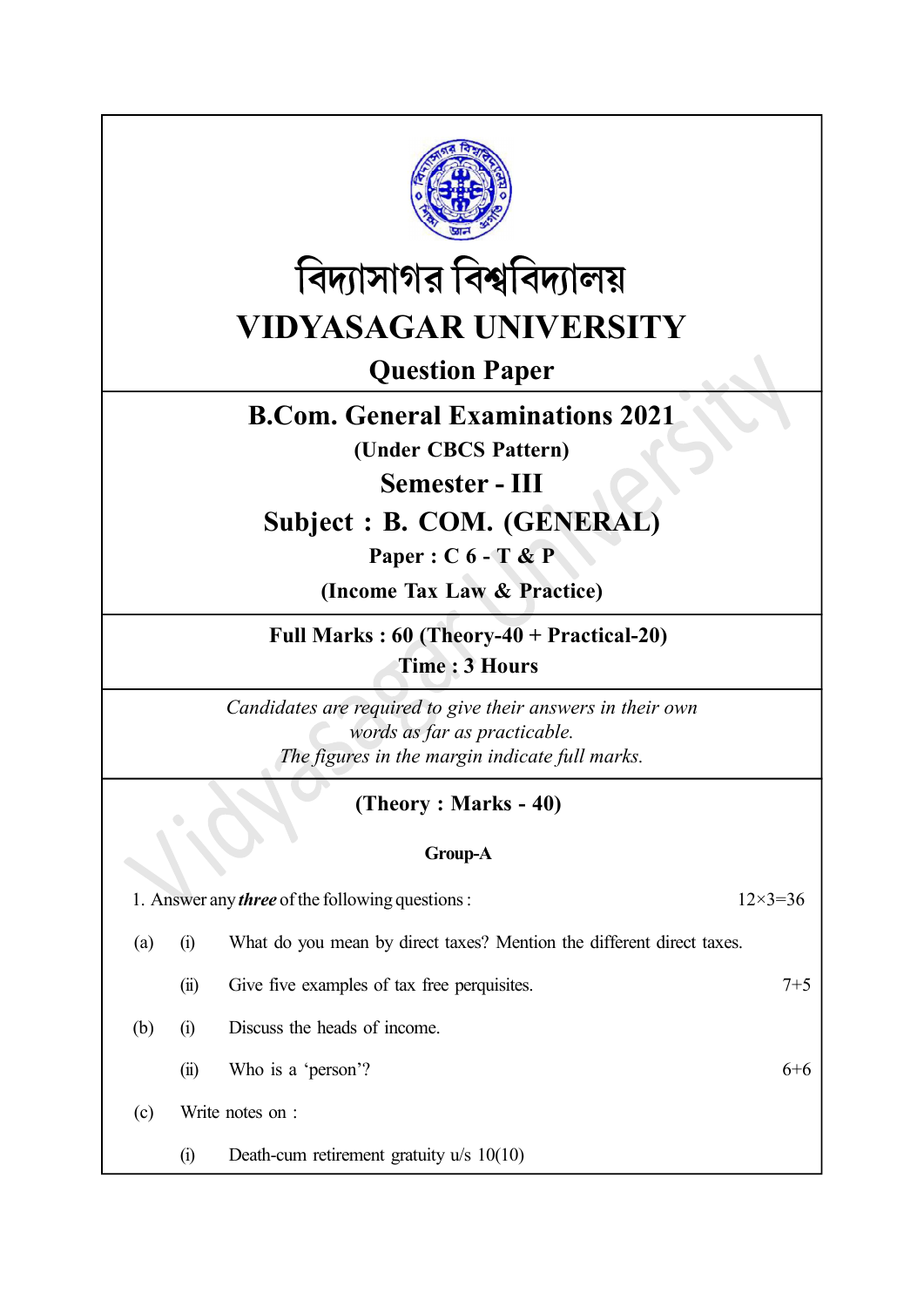|     | (ii)                 | Gross total income.                                                     | $6 + 6$          |
|-----|----------------------|-------------------------------------------------------------------------|------------------|
| (d) | (i)                  | Distinguish between short term capital gain and long term capital gain. |                  |
|     | (ii)                 | Discuss the method of determining annual value of a let-out property.   | $4 + 8$          |
| (e) |                      | Write notes on :                                                        |                  |
|     | (i)                  | <b>Block of Assets</b>                                                  |                  |
|     | (ii)                 | Deduction allowed for expenditure on scientific research.               |                  |
| (f) | (i)                  | Define 'Salary' u/s 17(i) as per Income Tax Act, 1961.                  |                  |
|     | (ii)                 | When is income of the previous year assessed in the same year?          | $8 + 4$          |
|     |                      | <b>Group-B</b>                                                          |                  |
|     |                      | 2. Answer any two of the following questions:                           | $2 \times 2 = 4$ |
| (a) |                      | What do you mean by tax planning?                                       |                  |
| (b) |                      | What is 'previous year'?                                                |                  |
| (c) |                      | Who is liable to pay advance tax?                                       |                  |
| (d) |                      | Give two examples of income from other sources.                         |                  |
|     |                      | বঙ্গানুবাদ                                                              |                  |
|     |                      | বিভাগ-ক                                                                 |                  |
|     |                      |                                                                         |                  |
|     |                      | ১.  নিম্নলিখিত যে কোনো <b>তিনটি</b> প্রশ্নের উত্তর দাও ঃ                | $90 = 255$       |
| (ক) |                      | (১) প্রত্যক্ষ কর বলতে কি বোঝ? এই করগুলির নাম উল্লেখ কর।                 |                  |
|     | $(\zeta)$            | পাঁচটি করমুক্ত বেতনপূরকের নাম লেখ।                                      | $9+\alpha$       |
| (খ) |                      | (১) আয়ের বিভিন্ন খাতগুলি উল্লেখ কর।                                    |                  |
|     | $\left( \xi \right)$ | 'ব্যক্তি' কে?                                                           | ৬+৬              |
|     |                      |                                                                         |                  |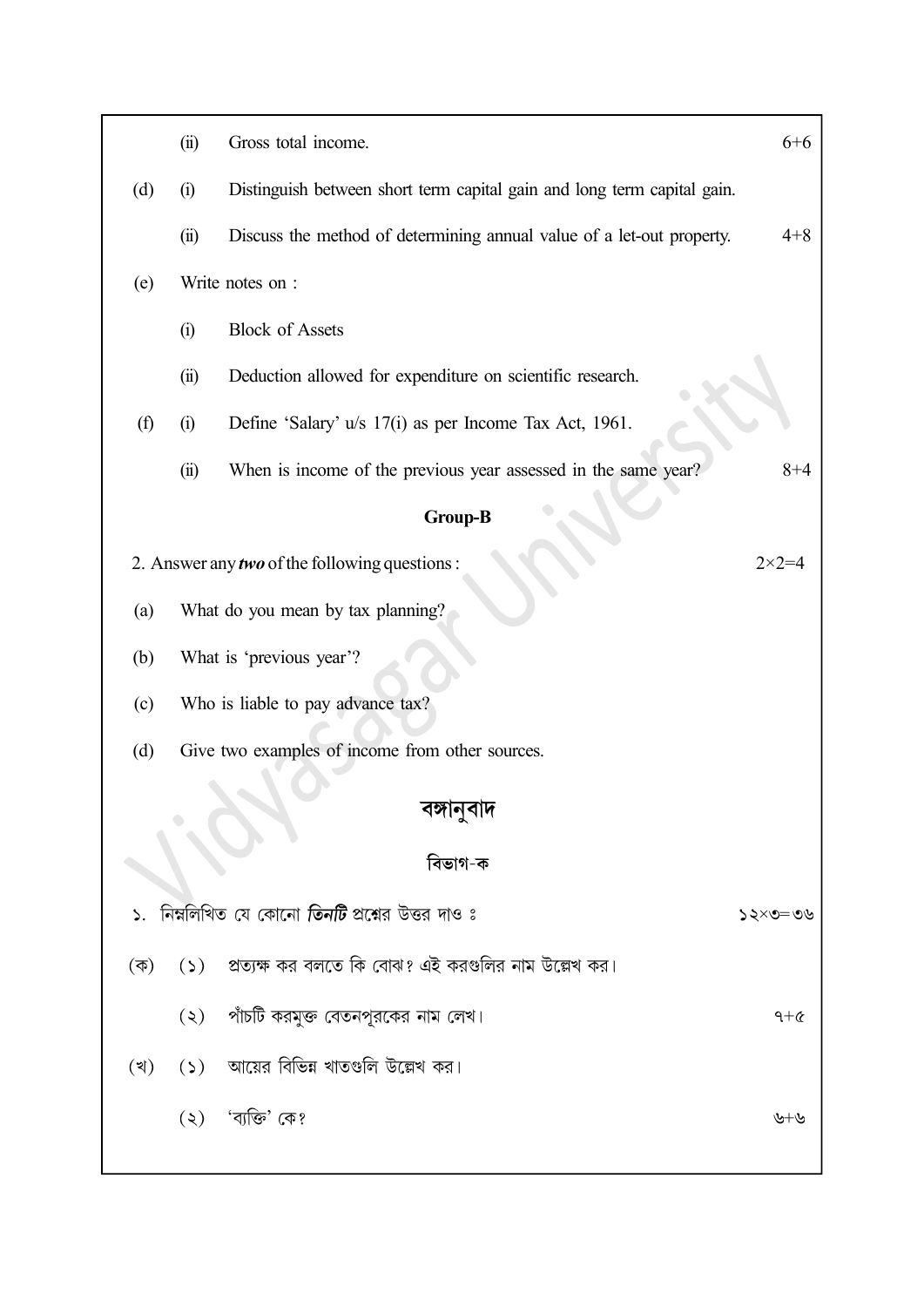| $($ গ)          |                      | সংক্ষিপ্ত টীকা লেখ ঃ                                                           |                      |
|-----------------|----------------------|--------------------------------------------------------------------------------|----------------------|
|                 |                      | $(5)$ 10(10) ধারা মতে মৃত্যু-সহ অবসরকালীন আনুতোষিক।                            |                      |
|                 | $(\zeta)$            | সমগ্ৰ মোট আয়।                                                                 | ৬+৬                  |
| (ঘৃ)            |                      | (১) স্বল্পমেয়াদি মূলধনী আয় এবং দীর্ঘমেয়াদি মূলধনী আয়ের মধ্যে পার্থক্য লেখ। |                      |
|                 |                      | (২) ভাড়া দেওয়া বাড়ীর বার্ষিক মূল্য গণনার পদ্ধতি আলোচনা কর।                  | $8 + b$              |
| $(\mathscr{G})$ |                      | টীকা লেখ ঃ                                                                     |                      |
|                 |                      | (১) শ্রেণীভুক্ত সম্পত্তি                                                       |                      |
|                 | $\left( \xi \right)$ | বৈজ্ঞানিক গবেষণা সংক্রান্ত খরচে প্রাপ্য ছাড়                                   | ৬+৬                  |
|                 |                      | $(5)$ $(5)$ আয়কর আইনের $17(1)$ অনুযায়ী 'বেতন' বলতে কি বোঝ?                   |                      |
|                 | $\left( \xi \right)$ | কখন পূর্ববর্তী বছরের আয়কে ওই বছরেই নির্ধারণ করা হয়?                          | $b + 8$              |
|                 |                      | বিভাগ-খ                                                                        |                      |
| ২.              |                      | নিম্নলিখিত যে কোনো <i>দুটি</i> প্রশ্নের উত্তর দাও ঃ                            | $\xi \times \xi = 8$ |
| (ক)             |                      | কর পরিকল্পনা বলিতে কি বোঝ?                                                     |                      |
| (খ)             |                      | 'পূর্ববর্তী বৎসর' কাহাকে বলে?                                                  |                      |
| $($ গ)          |                      | অগ্রিম কর প্রদানের দায় কার?                                                   |                      |
| (ঘৃ)            |                      | অন্যান্য উৎস হতে আয়ের দুইটি উদাহরণ দাও।                                       |                      |
|                 |                      |                                                                                |                      |
|                 |                      |                                                                                |                      |
|                 |                      |                                                                                |                      |
|                 |                      |                                                                                |                      |
|                 |                      |                                                                                |                      |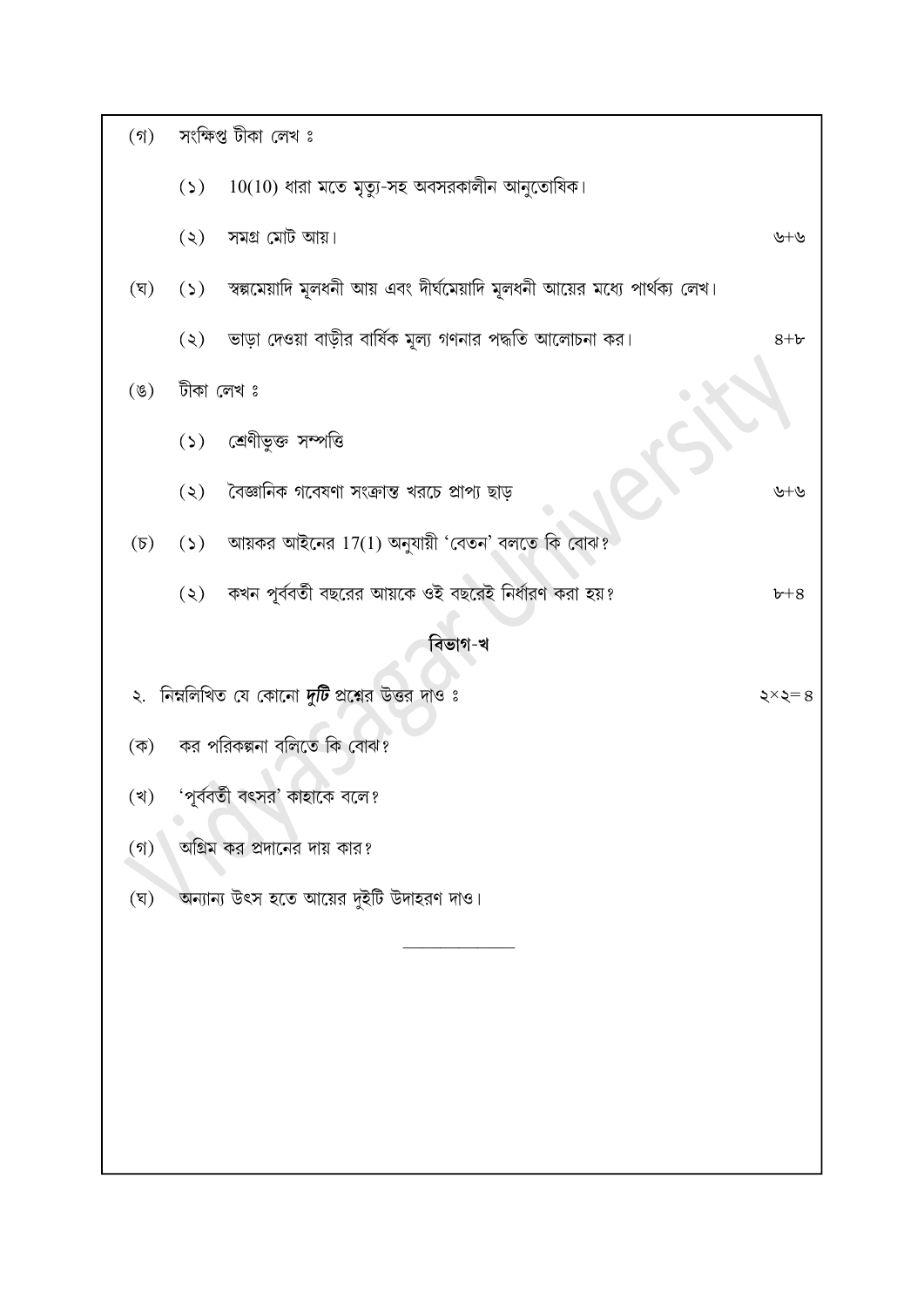| (Practical)<br>Paper - C 6-P<br>(Preparation of Return of Income)<br>Marks: 20<br>$Group-A$<br>1. Answer any one of the followng questions:<br>$15 \times 1 = 15$<br>$2 + 8$<br>What is Return of Income? Who is responsible to file Return of Income?<br>(a) |      |                                                                                                                             |                    |
|---------------------------------------------------------------------------------------------------------------------------------------------------------------------------------------------------------------------------------------------------------------|------|-----------------------------------------------------------------------------------------------------------------------------|--------------------|
| (b)                                                                                                                                                                                                                                                           | (i)  | State the procedure to up load the defective return u/s 139(9)                                                              |                    |
|                                                                                                                                                                                                                                                               | (ii) | How can one E-verify Income Tax Return?                                                                                     | $5 + 5$            |
|                                                                                                                                                                                                                                                               |      | Group - B                                                                                                                   |                    |
|                                                                                                                                                                                                                                                               |      | 2. Answer any one of the following questions:                                                                               | $5 \times 1 = 5$   |
| (a)                                                                                                                                                                                                                                                           |      | Under what circumstances is a return to be treated as defective?                                                            | 5                  |
| (b)                                                                                                                                                                                                                                                           |      | Where can one invest in order to save tax?                                                                                  | 5                  |
| (c)                                                                                                                                                                                                                                                           |      | Which investment avenues allow deduction u/s 80c?                                                                           | 5                  |
| (d)                                                                                                                                                                                                                                                           |      | What is Revised Return u/s 139(5)?                                                                                          | 5                  |
|                                                                                                                                                                                                                                                               |      |                                                                                                                             |                    |
|                                                                                                                                                                                                                                                               |      | বিভাগ-ক                                                                                                                     |                    |
|                                                                                                                                                                                                                                                               |      | ১. যে কোনো <b>একটি</b> প্রশ্নের উত্তর দাও ঃ                                                                                 | $26 \times 2 = 26$ |
| $(\overline{\Phi})$                                                                                                                                                                                                                                           |      | আয়ের রিটার্ন কি? কোন্ কোন্ ব্যক্তি আয়ের রিটার্ন দাখিলের জন্য দায়বদ্ধ?                                                    | $\zeta + b$        |
|                                                                                                                                                                                                                                                               |      |                                                                                                                             |                    |
| (খ)                                                                                                                                                                                                                                                           | (5)  | - 139(9) ধারা মতে ত্রুটিপূর্ণ রিটার্ন আপলোড করিবার পদক্ষেপগুলি লেখ।<br>$\lambda(x)$ আয়কর নরিটার্নের E-verify কিভাবে করিবে? | $x + 6$            |